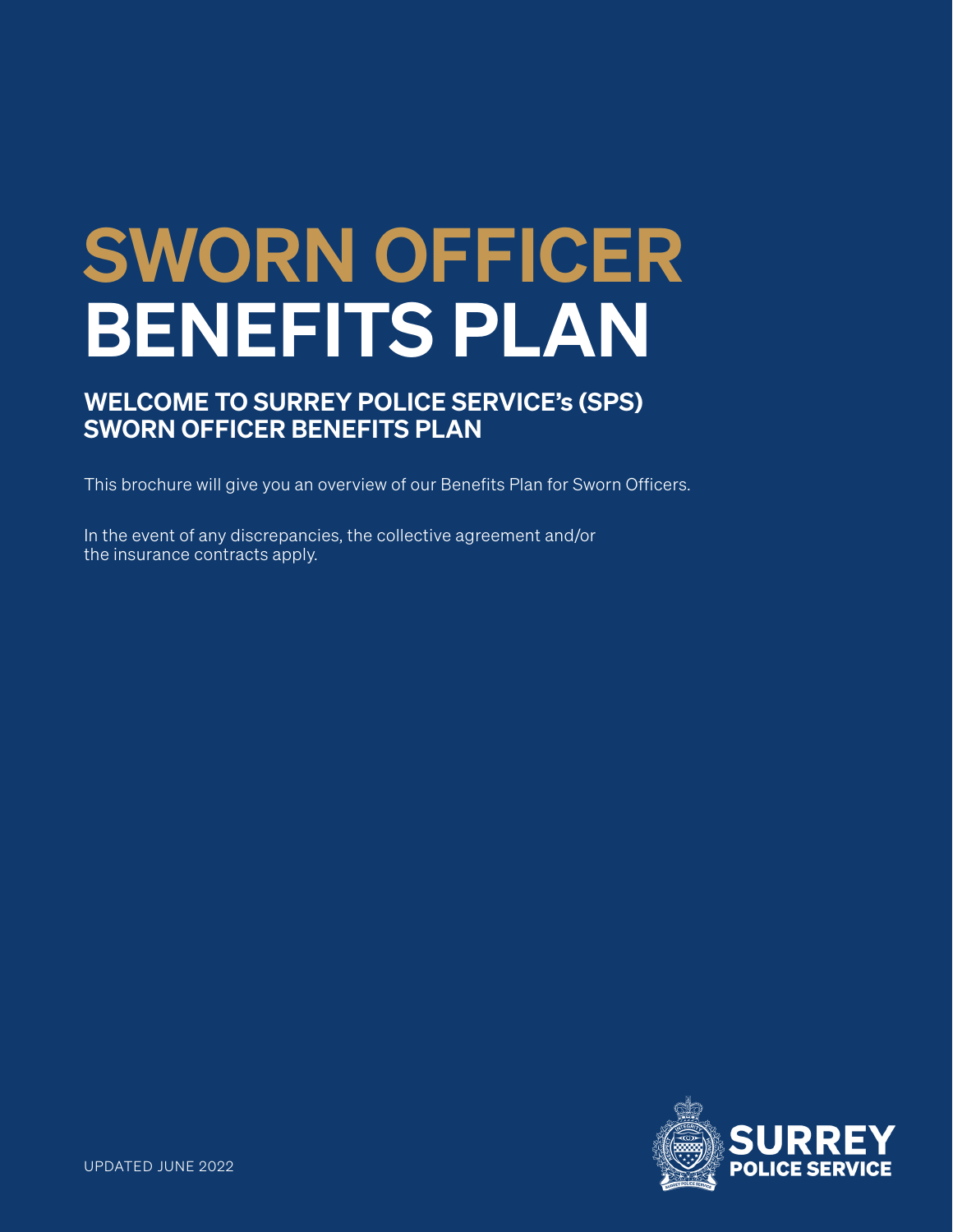# COVERAGE DATES

Your benefit coverages begin on your first day of employment, providing you are actively at work. This coverage includes:

- Life Insurance
- Accidental Death & Dismemberment Insurance (ADD)
- Short Term Disability
- Extended Health
- Emergency Travel
- Dental

Life Insurance coverage ends at age 60 or the date employment ends, whichever is sooner. Coverage for all other benefits provided by SPS, end the date employment ends or upon retirement, whichever is sooner.

# GROUP BENEFITS

# LIFE INSURANCE

In the event of your death, your beneficiaries receive 2 times your annual base salary.

# ACCIDENTAL DEATH & DISMEMBERMENT INSURANCE (ADD)

In the event of your accidental death, your beneficiaries receive 2 times your annual base salary. This is in addition to the life payment. Other losses are also covered per the fee schedule.

# SHORT TERM DISABILITY

Your SPS Short Term Disability plan is available when you are too ill to come to work. You will be provided with 80 hours of sick leave on your first day of employment. Additional sick leave credits are made each calendar year on June 30 (80 hours) and December 31 (80 hours) to a maximum of 1,044 hours. Upon becoming a First-Class Constable, you will accrue an additional 80 hours of sick leave on each subsequent anniversary of your first date of employment. You will need to provide acceptable medical documentation and meet other eligibility requirements to receive these benefits. The Surrey Police Union also offers a Union Sick Bank to eligible employees.

# LONG TERM DISABILITY (LTD)

The Surrey Police Union administers a mandatory Long-Term Disability (LTD) plan. LTD benefit costs are funded by the employees. Those plan documents should be referred to for further information.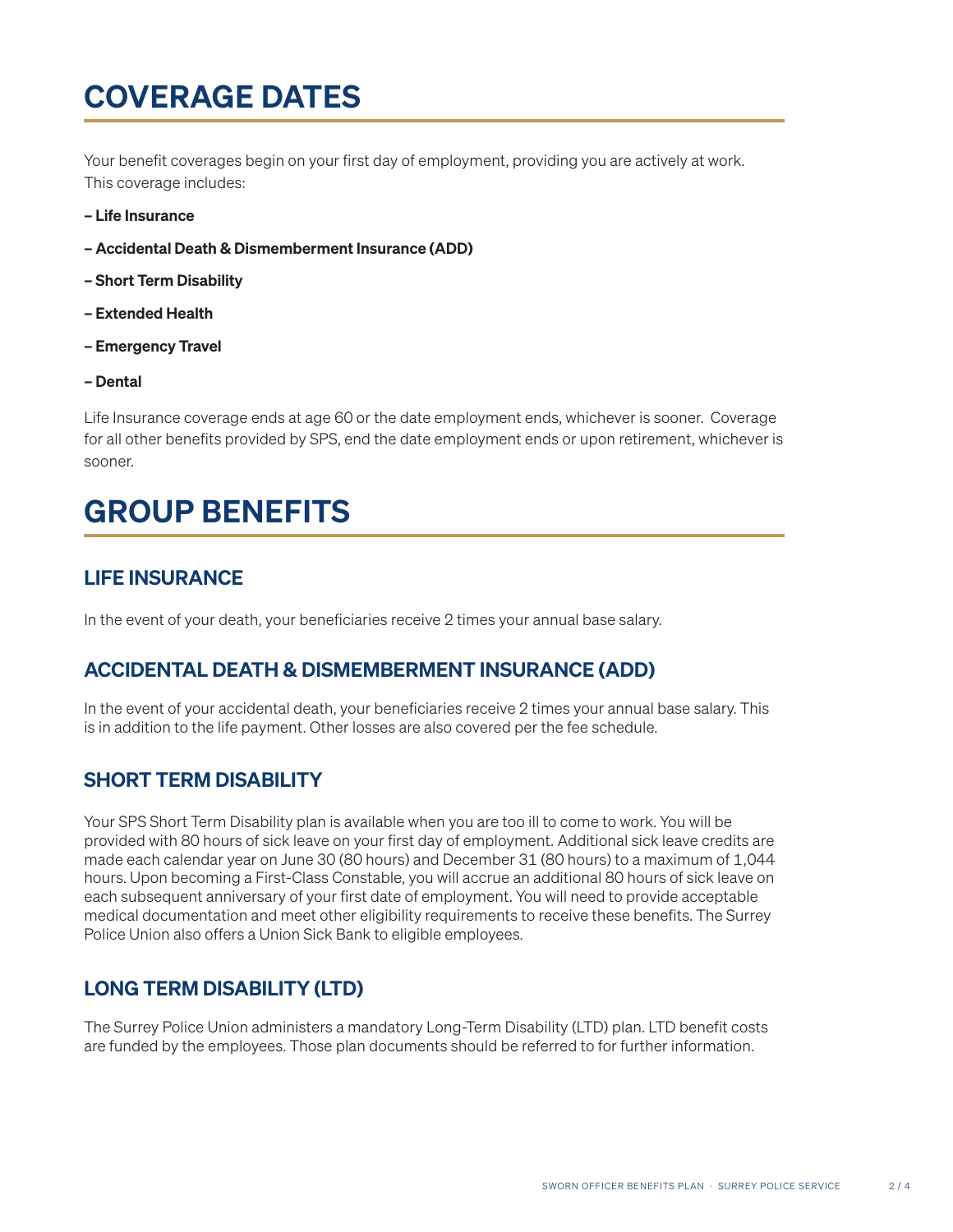# EXTENDED HEALTH

\$150 deductible per year, per individual or family (not applicable to vision coverage). 80% coverage for the first \$1,250 and 100% coverage thereafter. Unlimited per lifetime. Eligible expenses are subject to reasonable and customary limitations.

#### **Prescriptions**

– Eligible prescriptions coverage with mandatory generic drugs; pay direct card provided

#### Fertility Drugs and Treatment

– \$20,000 lifetime maximum

#### Eye Exams

– \$100 per 2 calendar years provided by an ophthalmologist or licensed optometrist

#### Glasses / Contact Lenses

– \$400 per 2 calendar years for glasses or contact lenses

#### Laser Eye Surgery

– \$2,000 per employee per lifetime

#### Licensed Speech Therapist

– \$1,000 per person per calendar year

#### Licensed Clinical Psychologist / Social Worker / Clinical Counsellor

– \$5,000 per person per calendar year at 100%

#### Licensed Acupuncturist / Chiropractor / Massage Therapist / Naturopath

– \$5,000 per person per calendar year total combined for services of a licensed acupuncturist, licensed chiropractor, licensed massage therapist, and licensed naturopath, including 1 x-ray per calendar year

#### Licensed Physiotherapist

– Unlimited

#### Licensed Podiatrist / Chiropodist

– Unlimited (includes one x-ray per year)

#### Licensed Occupational Therapist

– Unlimited (includes one x-ray per year)

#### Hearing Aids

– \$700 per 5 calendar years, employees and dependents, \$1,000 for dependent children, includes repairs

#### Orthopedic Shoes

– \$400 per calendar year combined with Orthotics

#### Custom Orthotics

– \$400 per calendar year combined with Orthopedic shoes

#### Insulin Pumps and Supplies

– Reasonable and customary; includes continuous glucose monitors